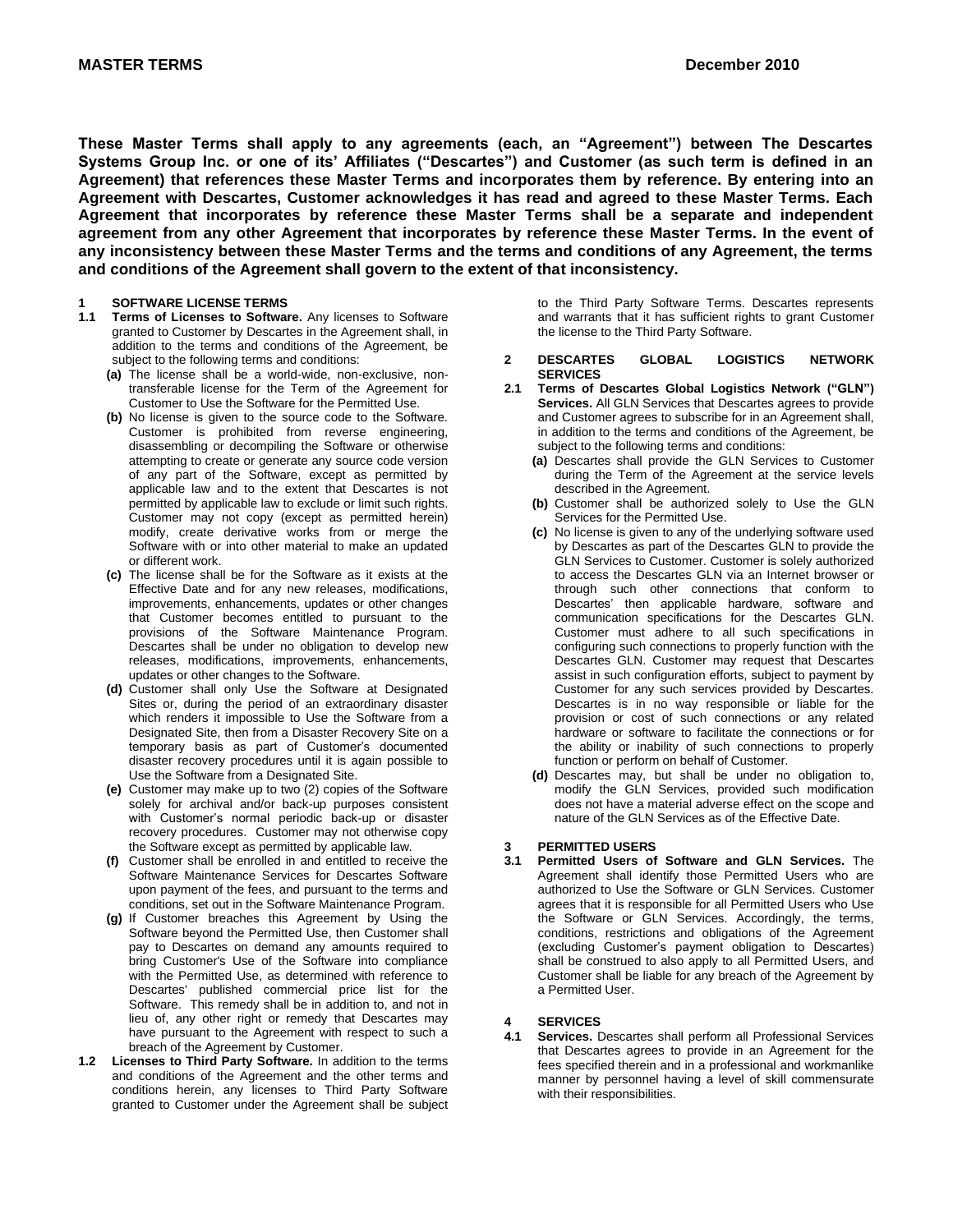## **5 FEES AND PAYMENT**

- **5.1 Fees.** The following terms and conditions shall apply in respect of payment of Fees by Customer:
	- **(a)** Customer shall pay Descartes the Fees in the amounts and on such terms as set out in the Agreement.
	- **(b)** Unless otherwise expressly provided in the Agreement, all Fees are expressed in United States Dollars (\$USD).
	- **(c)** At Descartes' option, Descartes may assess a late payment fee equal to one and one half per cent (1.5%) of the unpaid amount for each succeeding thirty (30) day period or portion thereof in which Descartes has not received payment from Customer of Fees when due.
	- **(d)** At Descartes' option, Descartes may suspend provision of any Services, in the event Descartes has not received payment of Fees from Customer when due.
	- **(e)** A failure by Customer to pay Fees when due shall be deemed to be a material breach of the Agreement.
	- **(f)** All Fees payable to Descartes are exclusive of any taxes, assessments or duties that may be assessed upon the Software or any licenses under the Agreement, including, without limitation, sales, use, excise, value added, personal property, electronic/internet commerce, export, import and withholding taxes, but not including taxes based upon Descartes' income. Customer shall directly pay any such taxes assessed against it, including without limitation all taxes that arise out of transactions completed by Customer using the Software. Customer shall promptly reimburse Descartes for any such taxes payable or collectable by Descartes. If any tax in the nature of withholding tax is payable on any sums payable to Descartes under this Agreement, Customer shall pay Descartes such amount as is necessary to ensure that the net amount received by Descartes after such withholding shall be equal to the amount originally due.

#### **6 OWNERSHIP OF INTELLECTUAL PROPERTY**

- **6.1 Ownership.** Descartes and its licensors shall have and retain all right, title and interest, including any copyrights, patents, trade secrets, moral rights and other Intellectual Property Rights in and to any Software licensed under an Agreement, and any software, documentation, processes or methodology produced or used by Descartes in the performance of Services pursuant to the Agreement, including, without limitation, any modifications, changes or additions to the Software. To the extent of any interest of Customer therein (including, to the extent that any Services performed by Descartes may constitute a "work made for hire"), Customer irrevocably agrees to assign and, upon its creation, automatically assigns to Descartes the ownership of such Intellectual Property Rights absolutely and without the necessity of any additional consideration. Customer agrees to do and perform such other acts and things and to execute and file such other agreements, documents, certificates or instruments as may be considered necessary or advisable by Descartes in order to carry out the intent of this provision and should Customer be unable or unwilling to do so, Customer irrevocably appoints Descartes and its duly authorized officers as Customer's agent and attorney to do all such acts and things and to execute and file all such aforementioned documents.
- **6.2 License to Created Works.** To the extent that any software, process, methodology or documentation is created or produced in connection with the performance of Professional Services relating to Software, then upon payment by Customer to Descartes of all amounts owing in respect of performance of those Professional Services, Customer shall be automatically granted a license under the Agreement to such software, process, methodology or documentation subject to any restrictions on use of the Software that are set

our in the Agreement under which the Software was

- originally licensed to Customer. **6.3 No Pledge.** Customer shall not pledge the Software as collateral or otherwise, and shall not encumber the Software with any lien or security interest other than that of Descartes.
- **6.4 No Sale.** Notwithstanding any use of the terms "sale" or "purchase" herein, in the Agreement or in any Documentation, Customer acknowledges that Descartes solely licenses the Software to Customer and that there is no transfer of ownership to Customer of such Software or any underlying Intellectual Property Rights therein.

### **7 INDEMNIFICATION**

- **7.1 Descartes Indemnification.** Subject to the Indemnification Procedure, Descartes shall defend Customer, at Descartes' expense, from and against any claim brought by a third party alleging that any Descartes Software licensed to Customer or any GLN Services provided by Descartes to Customer under the Agreement infringe any (i) European Union, United States or Canadian patent issued as of the Effective Date, (ii) European Union, United States or Canadian trademark issued as of the Effective Date, (iii) copyright, or (iv) trade secret, and shall indemnify Customer against all damages and costs assessed against Customer that are payable as part of a final judgment or settlement. Should the Descartes Software licensed to Customer or the GLN Services provided by Descartes to Customer under the Agreement become, or in Descartes' opinion be likely to become, the subject of a claim of infringement, Descartes may, at its sole option and/or election use reasonable commercial efforts to (a) obtain for Customer the right to continue using the Descartes Software or GLN Services pursuant to the terms and conditions of the Agreement, or (b) replace or modify the Descartes Software or GLN Services so that they become non-infringing but functionally equivalent. The indemnification obligation shall not apply to any claim arising out of (i) the combination of the Descartes Software or GLN Services with other products not claimed to be owned, developed or deployed by or on behalf of Descartes, (ii) the modification of the Descartes Software or GLN Services, or any part thereof, unless such modification was made by or for Descartes, (iii) unauthorized use of the Descartes Software or GLN Services, or (iv) any infringement caused by any action of Customer. THIS INDEMNIFICATION PROVISION STATES THE SOLE, EXCLUSIVE, AND ENTIRE LIABILITY OF DESCARTES, AND ITS LICENSORS TO CUSTOMER AND CUSTOMER'S SOLE REMEDY WITH RESPECT TO THE INFRINGEMENT OF THIRD PARTY INTELLECTUAL PROPERTY RIGHTS.
- **7.2 Customer Indemnification.** Subject to the Indemnification Procedure, Customer shall defend, indemnify and hold Descartes and Descartes' officers, directors, employees, agents and shareholders harmless against any liability, damages, costs and expenses (including, without limitation, reasonable attorneys' fees) from any third party claims brought against Descartes arising out of (i) Use of the Software or GLN Services by Customer or a Permitted User, (ii) misuse of Passcodes or distribution of Passcodes by Customer to anyone other than Permitted Users, (iii) any contract concluded by Customer using the Software or GLN Services, or (iv) any Services provided by Descartes to Customer; provided that this indemnification shall not apply in respect of those matters for which Descartes may have an indemnification obligation under the Agreement.

## **8 DISCLAIMER OF WARRANTIES**

**8.1 DISCLAIMER.** EXCEPT AS EXPRESSLY PROVIDED IN THE AGREEMENT, DESCARTES AND DESCARTES<br>LICENSORS MAKE NO REPRESENTATIONS. REPRESENTATIONS. WARRANTIES OR CONDITIONS OF ANY KIND, EXPRESS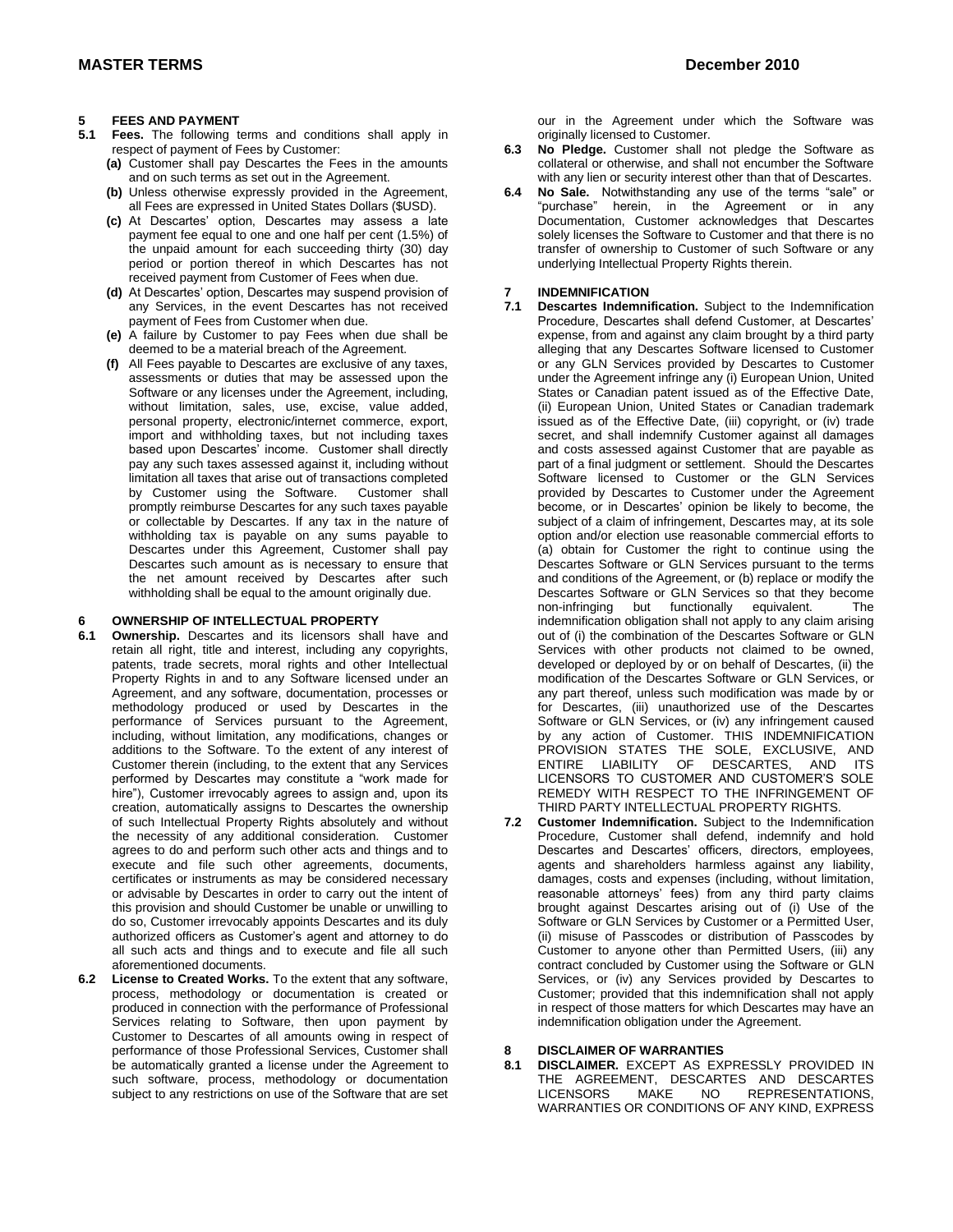OR IMPLIED, WITH RESPECT TO ANY SOFTWARE OR SERVICES THAT MAY BE DELIVERED AS PART OF THE AGREEMENT OR OTHERWISE, AND, TO THE EXTENT PERMITTED BY APPLICABLE LAW, DESCARTES<br>SPECIFICALLY DISCLAIMS ANY COLLATERAL **SPECIFICALLY** WARRANTIES AND ANY IMPLIED WARRANTIES OR CONDITIONS OF MERCHANTABILITY, FITNESS FOR A PARTICULAR PURPOSE, TITLE AND NON-INFRINGEMENT. WITHOUT LIMITING THE GENERALITY OF THE FOREGOING, DESCARTES DOES NOT REPRESENT OR WARRANT THAT THE SOFTWARE OR GLN SERVICES WILL OPERATE UNINTERRUPTED OR THAT THEY WILL BE FREE FROM DEFECTS OR ERRORS OR THAT THE SOFTWARE OR SERVICES ARE DESIGNED TO MEET CUSTOMER'S BUSINESS REQUIREMENTS.

**8.2 GLN Services and Data Providers.** Some GLN Services are designed to use specific data and information from Data Providers. Descartes has no contractual relationship with the Data Providers regarding Customer's use of the GLN Services. Accordingly, Customer shall be solely responsible to obligate the Data Providers to (i) provide such data and information to Descartes, either directly or indirectly via a third party; (ii) provide Descartes with all applicable rights necessary for Descartes to perform its obligations under the Agreement, including, without limitation, rights to such data and information; and (iii) to maintain, verify and update such data and information (or to cause the Data Providers to do so), including without limitation the truth, accuracy, recency and completeness of such data and information. Customer shall also be solely responsible to (i) obtain the necessary license and access rights on behalf of Descartes to allow the Descartes GLN to send information and data to the Data Providers on behalf of Customer; and (ii) verify and ensure that Data Provider's computer systems and networks are compatible with the Descartes GLN to allow the Descartes GLN to send information and data to Data Providers on behalf of Customer. Descartes is in no way obligated to make any information or data from any Data Provider available through the GLN Services or to provide any information or data from the Descartes GLN to any Data Provider unless and until the applicable Data Provider complies with Descartes' requirements for the provision of such information or data to Descartes (or receipt of such information or data from Descartes, as the case may be), including without limitation any file formatting, data array, security or other requirements.

# **9 LIMITATION OF LIABILITY**

- **9.1 AGGREGATE LIABILITY.** CUSTOMER AGREES THAT, TO THE EXTENT PERMITTED BY APPLICABLE LAW, ANY LIABILITY ON THE PART OF DESCARTES UNDER THIS AGREEMENT (INCLUDING FOR BREACH OF ANY PROVISION OF THE AGREEMENT, FUNDAMENTAL BREACH OR ANY OTHER BREACH GIVING RISE TO LIABILITY OR ARISING OUT OF OR RELATED TO THE AGREEMENT, SOFTWARE OR SERVICES IN ANY<br>OTHER WAY). FOR ANY CAUSE OF ACTION OTHER WAY), FOR ANY CAUSE OF WHATSOEVER AND REGARDLESS OF THE FORM OF ACTION (INCLUDING BREACH OF CONTRACT, TORT OR ANY OTHER LEGAL OR EQUITABLE THEORY), SHALL BE LIMITED TO CUSTOMER'S ACTUAL DIRECT DAMAGES IN AN AMOUNT NOT TO EXCEED THE TOTAL FEES PAID TO DESCARTES BY CUSTOMER IN THE<br>TWELVE (12) MONTH PERIOD IMMEDIATELY MONTH PERIOD PRECEDING THE DATE OF THE CLAIM.
- **9.2 CONSEQUENTIAL DAMAGES.** TO THE EXTENT PERMITTED BY APPLICABLE LAW, UNDER NO CIRCUMSTANCES SHALL DESCARTES OR LICENSORS BE LIABLE TO CUSTOMER OR ITS

LICENSORS OR ANY OTHER PERSON, FIRM, CORPORATION OR ENTITY FOR SPECIAL, INCIDENTAL, EXEMPLARY, PUNITIVE, MULTIPLE, CONSEQUENTIAL, OR INDIRECT DAMAGES, INCLUDING, WITHOUT LIMITATION, DAMAGES FOR LOSS OF GOODWILL OR BUSINESS PROFITS, LOSS OF REVENUE, WORK<br>STOPPAGE, DATA LOSS OR COMPUTER DATA LOSS OR COMPUTER MALFUNCTION, OR ANY DAMAGES IN THE NATURE OF<br>LOST OPPORTUNITY COSTS OR COSTS FOR LOST OPPORTUNITY COSTS OR COSTS PROCUREMENT OF AN ALTERNATIVE TO THE SOFTWARE OR SERVICES PROVIDED UNDER THE AGREEMENT, WHETHER SUCH DAMAGES ARE ALLEGED IN TORT, CONTRACT OR OTHERWISE, EVEN IF DESCARTES HAS BEEN ADVISED OF THE POSSIBILITY OF SUCH DAMAGES. CUSTOMER AGREES THAT IN NO EVENT WILL DESCARTES'<br>DIRECTORS, OFFICERS, EMPLOYEES OR **EMPLOYEES** SHAREHOLDERS BE LIABLE FOR ANY DAMAGES,<br>INCLUDING DIRECT, INCIDENTAL, ORDINARY, DIRECT, INCIDENTAL,<br>EXEMPLARY, INDIRECT, PUNITIVE, EXEMPLARY, INDIRECT, SPECIAL, CONSEQUENTIAL OR ANY OTHER DAMAGES ARISING OUT OF THE AGREEMENT. DESCARTES SHALL NOT HAVE ANY LIABILITY REGARDING DELIVERY OR FAILURE OF DELIVERY OF ANY PACKAGE OR FREIGHT, EITHER BY OR TO CUSTOMER, OR IN RESPECT OF<br>DELIVERIES FACILITATED BY CUSTOMER. FACILITATED REGARDLESS OF THE CAUSE OF SUCH LOSS OR DAMAGE.<br>**9.3 EXCLUSION** 

- **9.3 EXCLUSION FROM LIMITATION OF LIABILITY.** THE FOREGOING, NOTHING CONTAINED IN THE AGREEMENT SHALL LIMIT DESCARTES' LIABILITY FOR DAMAGES TO CUSTOMER FOR DEATH OR PERSONAL INJURY RESULTING SOLELY FROM DESCARTES' WIFLFUL ACTIONS OR DESCARTES' GROSS NEGLIGENCE.
- **9.4 TIME FOR COMMENCEMENT OF ACTION.** NO ACTION AGAINST DESCARTES OR ANY OF ITS DIRECTORS,<br>OFFICERS. EMPLOYEES OR SHAREHOLDERS. EMPLOYEES OR REGARDLESS OF FORM (INCLUDING NEGLIGENCE), ARISING OUT OF ANY CLAIMED BREACH OF THE AGREEMENT OR TRANSACTIONS UNDER THE AGREEMENT OR IN ANY OTHER WAY RELATED TO THE AGREEMENT MAY BE BROUGHT BY CUSTOMER MORE THAN ONE YEAR AFTER THE CAUSE OF ACTION HAS FIRST ARISEN.

## **10 CONFIDENTIALITY**

- **10.1 Discloser, Recipient.** In the performance of the Agreement, each party may disclose to the other party certain Confidential Information. For the purposes of the Agreement, (i) "Discloser" means the party that is providing Confidential Information to the other party to the Agreement; and (ii) "Recipient" means the party that is receiving Confidential Information from the other party to the Agreement.
- **10.2 Non-Disclosure.** Recipient acknowledges and agrees that the Confidential Information provided by Discloser shall remain the sole and exclusive property of Discloser or the third party providing such information to Discloser. Recipient shall not disclose, reproduce, use, distribute, or transfer, directly or indirectly, in any form, by any means, or for any purpose, the Confidential Information provided by Discloser, except as may reasonably be required pursuant to, or for performance of, the Agreement. The disclosure of such Confidential Information to Recipient does not confer upon Recipient any license, interest, or rights of any kind in or to the Confidential Information, except as expressly provided under the Agreement. Recipient shall require its employees receiving the Confidential Information provided by Discloser to abide by these confidentiality restrictions and Recipient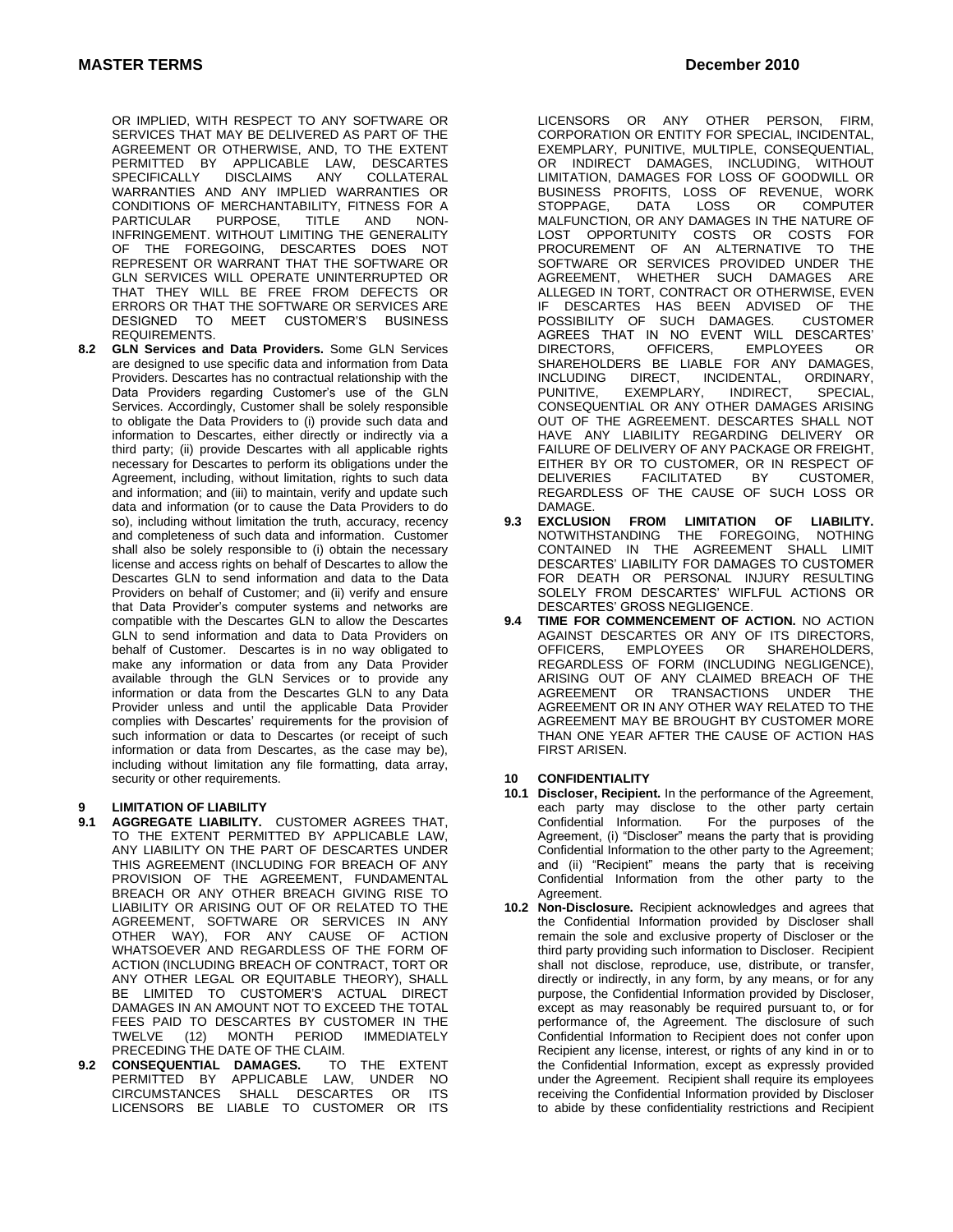shall only allow Recipient's independent contractors to receive Confidential Information of Discloser if such contractors have executed a nondisclosure agreement with restrictions no less protective of the Confidential Information than those contained in herein. Subject to the terms set forth herein, Recipient shall protect the Confidential Information provided by Discloser with the same degree of protection and care Recipient uses to protect its own Confidential Information, but in no event less than reasonable protection in light of general industry practice.

- **10.3 Exceptions to Non-Disclosure.** Nothing in the Agreement shall prohibit or limit Recipient's disclosure or use of information if Recipient can establish that (i) at the time of disclosure such information was generally available to the public; (ii) after disclosure by Discloser and prior to any disclosure by Recipient, such information becomes generally available to the public, except through breach of the Agreement by Recipient; (iii) such information was in Recipient's possession prior to the time of disclosure by Discloser and was not acquired directly or indirectly from Discloser; (iv) the information became available to Recipient from a third party who, to the knowledge of Recipient, does not owe a confidentiality obligation to Discloser; (v) the information was developed by or for Recipient independently of the disclosure of such information by Discloser; (vi) the Confidential Information is disclosed by Recipient pursuant to a requirement of a governmental agency or by operation of law, provided that, with respect to item (vi), Recipient shall first notify Discloser prior to disclosure in order to give Discloser an opportunity to seek an appropriate protective order and/or waive compliance with the terms of the Agreement and shall disclose only that part of the Confidential Information which Recipient is required to disclose or (vii) the information relates to the tax treatment or the tax structure of the transactions contemplated herein, where "the tax treatment or the tax structure" is limited to any facts relevant to the U.S. federal income tax treatment of the transaction and does not include information relating to the identity of the parties..
- **10.4 Passcodes.** In the event that a Permitted User's access to Software or GLN Services requires the Permitted User to use Passcodes, then Descartes shall issue such Passcodes to a designated employee of Customer (an "Administrative User") and/or authorize such Administrative User to issue or create Passcodes for Permitted Users. The Administrative User shall be responsible for managing and distributing the Passcodes to Permitted Users. The Administrative User shall only provide the Passcodes to Permitted Users. Customer acknowledges that Descartes relies solely on the ability of Permitted Users to enter the correct Passcodes to validate that such person has the authority to use the Software or GLN Services. Customer shall be solely responsible and liable for issuing, administering and ensuring that proper security methods are in effect with respect to protection of each of the Passcodes provided to Permitted Users and, therefore, Customer shall be responsible for all actions through the Software and/or GLN Services that occur through access to or Use of the Software and/or GLN Services using Passcodes issued through Customer's Administrative User.

## **11 TERM AND TERMINATION**

- **11.1 Term.** The Agreement shall be in force for the Term unless earlier terminated as provided by the Agreement.
- **11.2 Termination by Either Party.** The Agreement may be terminated by a non-breaching party in the following circumstances:
	- **(a)** if the other party commits a material breach of the Agreement (including, without limitation, the failure to pay any Fees due to Descartes in accordance with the

Agreement) and such breach remains uncured thirty (30) days after written notice of such breach is delivered to such other party; and

- **(b)** immediately upon material breach by either party of any obligations set forth in section 10 (Confidentiality);
- **11.3 Termination by Descartes.** Descartes may terminate the Agreement immediately upon a material breach by Customer of either section 1 (License) or section 6 (Ownership). Descartes may terminate the Agreement on sixty (60) days notice in the event that Descartes discontinues the GLN Services provided thereunder for all customers to whom Descartes provides such GLN Service.
- **11.4 Consequences of Termination.** Upon and after expiration or termination of the Agreement, all licenses to Software granted by Descartes under the Agreement and Customer's right to receive Services pursuant to the Agreement shall immediately terminate and Customer shall immediately cease the Use of the Software and GLN Services. Customer shall immediately return to Descartes or, if Descartes so requests in writing, destroy all Descartes property provided to Customer, including, but not limited to, all copies of the Software. Within thirty (30) days after the date of any termination or expiration of the Agreement, Customer shall provide Descartes with a signed written statement by an officer of Customer certifying that Customer has returned to Descartes and/or destroyed all such items in accordance with Descartes' instructions.
- **11.5 Survival.** Notwithstanding the foregoing and any expiration or termination of the Agreement, in addition to any provisions in the Agreement which are expressly stated to survive termination, the following provisions of the Master Terms shall survive such expiration or termination: sections 5, 6, 7, 8, 9, 10, 11.5, 12, 13 and 14.

### **12 MISCELLANEOUS**

- **12.1 Audit.** Customer shall, upon reasonable advance written notice and during normal business hours, provide access and allow Descartes to inspect Customer's books, records and computer system in order to confirm Customer's compliance with the Agreement.
- **12.2 Collection Expenses.** Customer agrees to reimburse Descartes for any and all collection related expenses incurred by Descartes in the collection of any amounts owed to Descartes pursuant to the Agreement.
- **12.3 Successors and Assigns.** The Agreement shall be binding upon and inure to the benefit of the parties to the Agreement, and their respective successors and permitted assigns.
- **12.4 Entire Agreement.** The Agreement constitutes the entire agreement between the parties regarding its subject matter and supersedes all prior proposals, agreements and understandings between the parties, whether oral or written, with respect to the subject matter. Unless made in writing and executed by duly authorized representatives of all parties to the Agreement, no amendments or modifications to the Agreement shall be binding. The terms of any purchase order or other document submitted by Customer to Descartes from time to time shall be of no force or effect to the extent that they are inconsistent with the terms of the Agreement.
- **12.5 Appendices.** Any appendices, attachments and schedules referred to in the Master Terms and the Agreement and attached hereto or thereto are incorporated herein or into the Agreement by reference to the same extent as if set forth in full in the Agreement. In the event of any inconsistency between any appendix, attachment or schedule and the main body of the Agreement, the terms and conditions of the main body of the Agreement shall prevail unless otherwise expressly provided to the contrary in such appendix, attachment or schedule or in these Master Terms.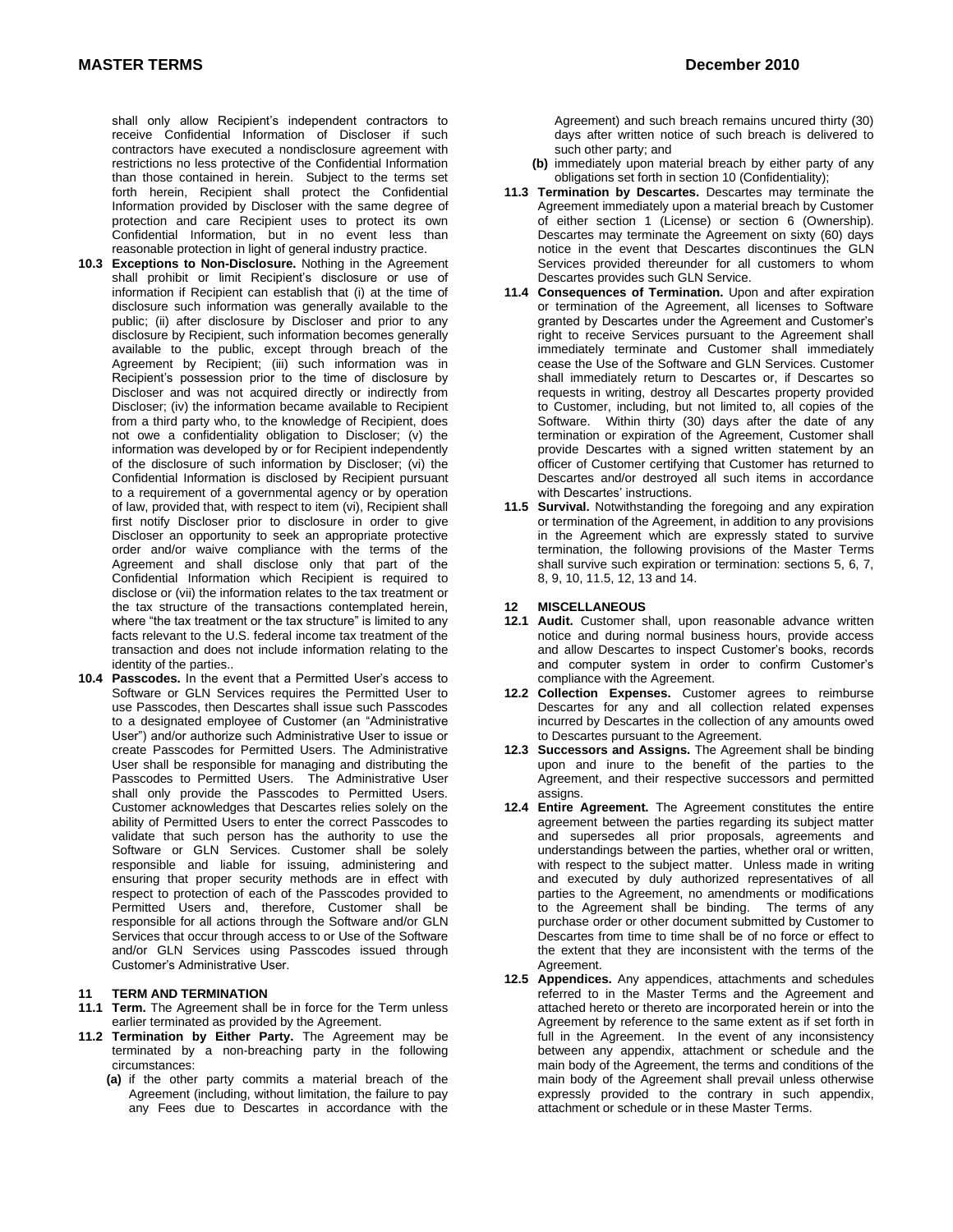- **12.6 Construction.** Each provision of the Agreement shall be interpreted in such a manner as to be effective and valid under applicable law, but if any provision of the Agreement shall be prohibited or invalid, such provision shall be ineffective only to the extent of such prohibition or invalidity and shall not invalidate the remainder of such provision or the remaining provisions of the Agreement in that or other jurisdictions which provisions shall continue in full force and effect.
- **12.7 Waiver.** Neither party hereto shall, by mere lapse of time without giving notice or taking other action hereunder, be deemed to have waived any breach by the other party of any provision of the Agreement. Failure by either party to enforce any term of the Agreement shall not be deemed a waiver of future enforcement of that or any other term in the Agreement.
- **12.8 Multiple Counterparts.** The Agreement may be executed in several counterparts, all of which taken together shall constitute one single Agreement between the parties.
- **12.9 Execution by Facsimile and Transmissions in PDF & Other Document-Scanning Programs.** Execution and delivery of a facsimile transmission of the Agreement or execution and delivery of this Agreement in a pdf document or a document in another document-scanning program shall constitute, for purposes of the Agreement, delivery of an executed original and shall be binding upon the party whose signature appears on the transmitted copy. Any party so executing the Agreement hereby undertakes to originallyexecute and deliver to the other party hereto a copy of the Agreement as soon as possible after execution by facsimile and execution and transmission in pfd & other documentscanning programs.
- **12.10 Compliance With Law.** Each party agrees to comply with all applicable laws, regulations, and ordinances relating to its performance under the Agreement.
- **12.11 Notice.** Any notices, demands and other communications pursuant to the Agreement shall be in writing and shall be delivered in person, mailed by first class mail, postage prepaid (registered or certified to the extent available, and airmail if overseas), couriered overnight, or sent by telecopy to the party to receive the notice at the applicable address, set out on in the Agreement or at such other address as may be designated in writing by the receiving party. All such notices shall be effective upon receipt.
- **12.12 Dispute Resolution.** Except for the right of either party to apply to a court of competent jurisdiction for interim or interlocutory relief or other provisional remedy to prevent irreparable harm pending final determination or to pursue a claim for infringement of any intellectual property right, any dispute or controversy between the parties arising out of or relating to the Agreement (each, a "Dispute") shall be resolved by good faith negotiations between the parties which negotiations shall not terminate until the Dispute has been considered by a senior officer of each party.
- **12.13 Third Party Beneficiaries.** Customer acknowledges that the Software may contain software, computer programs and/or proprietary data of the Third Party Licensors. In addition to any other limitations or restrictions set out in the Agreement, the Third Party Licensors shall not be liable for any damages, whether direct, indirect, incidental or consequential arising from the Use of the Software. Customer agrees that prior to delivery of any of the Third Party Software, Customer shall enter into any further necessary agreements which may be required by a Third Party Licensor and Customer specifically acknowledges that the Third Party Licensors shall be third party beneficiaries of the Agreement. Except for such Third Party Licensors, no provision of the Agreement shall be construed to provide or create any third party beneficiary right or any other right of any kind in a third party.
- **12.14 Export.** Customer agrees to comply with all domestic, foreign and local export laws and regulations applicable to the GLN Services and Software should such export be permitted under the Agreement.
- **12.15 Government Departments.** In the event that Customer is a governmental entity, only those departments or agencies listed in the Agreement shall have the right to use the Software and Documentation. Governmental departments or agencies not listed must have a separate license agreement and pay additional license fees.
- **12.16 Assignment.** Customer may not, without the prior written consent of Descartes, assign or transfer the Agreement or any obligation incurred hereunder, including without limitation by change of effective voting control of Customer, merger, reorganization, consolidation, or sale of all or substantially all of Customer's assets and any attempt to do so in contravention of this section shall be void and of no force and effect.
- **12.17 Acknowledgment.** Customer publications in which the Descartes Software or GLN Services are implicitly or explicitly mentioned shall include an acknowledgment that the Descartes Software or GLN Services "is a proprietary software product of The Descartes Systems Group Inc. or its Subsidiaries". In addition, Customer agrees to provide Descartes with a copy of the proposed publication not less than 10 days prior to the publication thereof.
- **12.18 Announcements.** Upon signing of the Agreement, Customer consents to being publicly identified by Descartes as a customer of the products and services provided by Descartes pursuant to the Agreement.
- **12.19 Governing Law.** Unless expressly agreed to the contrary in an Agreement, the Agreement shall be governed by and construed under the laws of the jurisdiction of incorporation of the Descartes entity providing services or the license to the Customer, without reference to its conflicts of law principles and the parties hereby submit to the sole and exclusive jurisdiction of the courts of that jurisdiction. If the Agreement is silent or ambiguous, the applicable jurisdiction shall be the province of Ontario, Canada. The parties specifically disclaim the United Nations Convention on Contracts for the International Sale of Goods.
- **12.20 Further Assurances.** The parties hereto shall with reasonable diligence do all such things and provide all such reasonable assurances as may be required to consummate the transactions contemplated in the Agreement, and each party shall provide such further documents or instruments required by any other party as may be reasonably necessary or desirable to effect the purpose of the Agreement and carry out its provisions.
- **12.21 English Language Provision.** The parties acknowledge having required that the Agreement and all documents, notices and judicial proceedings entered into, given or instituted pursuant thereto, or relating directly or indirectly thereto, be drawn up in English.
- **12.22 Force Majeure.** "Force Majeure" means an act of God, war, natural disaster, governmental regulations, communication or utility failures or casualties. A party (the "Claiming Party") will not be in breach of this Agreement or otherwise liable to the other party (the "Non-claiming Party") for any delay in performance or any non-performance of any obligations under this agreement (and the time for performance will be extended accordingly) if and to the extent that the delay or non-performance is owing to Force Majeure. This clause only applies if (i) the Claiming Party could not have avoided the effect of the Force Majeure by taking precautions which, having regard to all matters known to it before the occurrence of the Force Majeure and all relevant factors, it ought reasonably to have taken but did not take; and (ii) to the Claiming Party has used reasonable endeavours to mitigate the effect of the Force Majeure and to carry out its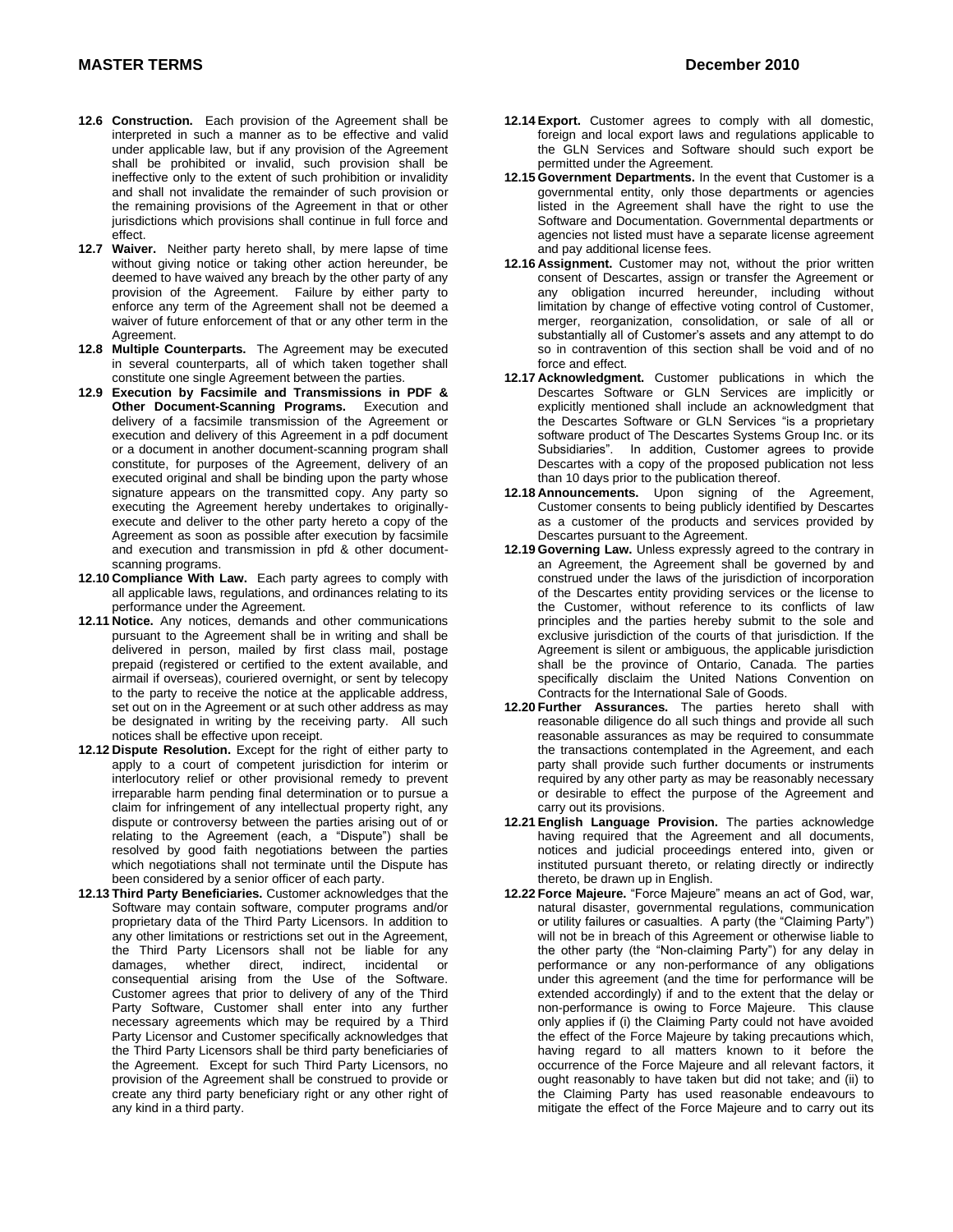obligations under this Agreement in any other way that is reasonably practicable. The Claiming Party shall promptly notify the Non-claiming Party of the nature and extent of the circumstances giving rise to Force Majeure. If the Force Majeure in question prevails for a continuous period in excess of three (3) months after the date on which the Force Majeure begins, the Non-claiming Party shall be entitled to give notice to the Claiming Party to terminate this agreement. The notice to terminate must specify the termination date, which must be not less than thirty (30) clear days after the date on which the notice to terminate is given. Once a notice to terminate has been validly given, the agreement will terminate on the termination date set out in the notice.

- **12.23 No Agency.** Nothing in the Agreement shall constitute or be deemed to constitute one party as agent of the other, for any purpose whatsoever, and neither party shall have the authority or power to bind the other, or to contract in the name of or create a liability against the other, in any way or for any purpose.
- **12.24 Descartes is a Non-Party.** All transactions concluded through Use of the Software or GLN Services by Customer shall be between the Customer and the other parties to that transaction pursuant to the terms and conditions agreed upon by the Customer and those parties. Descartes shall not be a party to any transaction or contract concluded through Use of the Software or GLN Services.
- **12.25 Right to Assurance.** Descartes reserves the right to review the creditworthiness of Customer through available and reliable verification procedures or sources and Customer hereby consents to Descartes obtaining such information. Descartes reserves the right, in its sole discretion, to require a deposit, letter of credit or similar surety, as a condition to the initial provision of the Services and/or the Software. Furthermore, Descartes may require a deposit, letter of credit or similar surety as a condition of continued provision of Services and/or the Software or decline to accept any requests to provide additional and/or new Services and/or the Software if: (a) Customer fails to comply with the payment terms of these Master Terms and/or any Agreement (b) Customer presents an undue risk of non-payment; (c) Customer experiences a material adverse change in its creditworthiness or financial position; (d) Customer is acquired by an entity who is insolvent; or (e) Customer is subject to bankruptcy or has filed for bankruptcy or insolvency proceedings.

## **13 INDEMNIFICATION PROCEDURE**

- **13.1 Notice of Indemnification.** A party seeking indemnification pursuant to the Agreement (an "Indemnified Party") from or against the assertion of any claim by a third person (a "Third Person Assertion") shall give prompt notice (a "Notice of Claim") to the party from whom indemnification is sought (the "Indemnifying Party"); provided, however, that failure to give prompt notice shall not relieve the Indemnifying Party of any liability hereunder (except to the extent the Indemnifying Party has suffered actual material prejudice by such failure).
- **13.2 Assumption of Defense.** Within twenty (20) business days of receipt of a Notice of Claim from the Indemnified Party, the Indemnifying Party shall have the right exercisable by written notice to the Indemnified Party, to assume the defense of a Third Person Assertion. If the Indemnifying Party assumes such defense, the Indemnifying Party may select counsel, which shall be reasonably acceptable to the Indemnified Party.
- **13.3 Failure to Defend.** If the Indemnifying Party (a) does not, within the time limited, assume the defense of any Third Person Assertion after receipt of a Notice of Claim or (b) having so assumed such defense, unreasonably fails to defend against such Third Person Assertion, then, upon
- **13.4 Conflicts of Interest.** If the Indemnifying Party has been advised by the written opinion of counsel to the Indemnified Party that the use of the same counsel to represent both the Indemnified Party and the Indemnifying Party would present a conflict of interest, then the Indemnified Party may select its own counsel to represent the Indemnified Party in the defense of the matter and the costs of such defense shall be borne by the Indemnifying Party. The Indemnifying Party shall be entitled to continue to handle its own representation in such matter through its own counsel.
- **13.5 Settlement.** The party controlling the defense of a Third Person Assertion shall have the right to consent to the entry of judgment with respect to, or otherwise settle, such Third Person Assertion with the prior written consent of the other party, which consent shall not be unreasonably withheld.
- **13.6 Participation.** Notwithstanding the assumption of the defense of a Third Person Assertion by either party in accordance with the Agreement, the other party shall agree to cooperate, as necessary, in the defense or prosecution of any Third Party Assertion and shall be entitled to participate, at its own expense, in the defense or settlement of any Third Person Assertion.

### **14 DEFINITIONS**

- **14.1** "**Affiliate**" of a party shall mean any corporation that (a) is controlled, either directly or indirectly, by a party; (b) is under common voting control, either directly or indirectly, with the party; or (c) that controls the party; as the case may be. For the purposes of this definition "control" means the ability to vote greater than fifty percent (50%) of the outstanding voting securities in such corporation.
- **14.2** "**Confidential Information**" means any information disclosed by a party hereunder to another party hereunder relating to an Agreement or a proposed amendment to an Agreement which consists of information (including any copies, extracts, summaries or adaptations of such information), regardless of the form of its disclosure, that, by its nature or by the circumstances in which it is disclosed, ought reasonably be considered to be confidential. For greater certainty, the Descartes Software and certainty, the Descartes Software and Documentation as well as the service levels, specifications, performance restrictions and data configuration requirements of the GLN Services, the results of any tests run on the Descartes Software or GLN Services and any pricing for Descartes' products and/or Services shall be deemed to be Confidential Information of Descartes.
- **14.3** "**Data Providers**" means third party data providers of Customer, including shippers, carriers, suppliers of Customer, customers of Customer, freight forwarders, third party logistics providers and fourth party logistic providers.
- **14.4 "Descartes GLN"** means the physical hardware architecture and communication infrastructure operated by Descartes over which Descartes makes its network-based services generally commercially available, including the operating system, system and network interfaces, internal network, databases, disk storage, central applications, engines, warehouses and internal communications backbone.
- **14.5** "**Descartes Software**" means software in Object Code form that is identified in the Agreement as "Descartes Software", not including Third Party Software.
- **14.6** "**Designated Sites**" means the facility or facilities of Customer at which the Software may be installed that are identified in the Agreement as "Designated Sites" or as are subsequently designated in writing by written agreement of Descartes and Customer.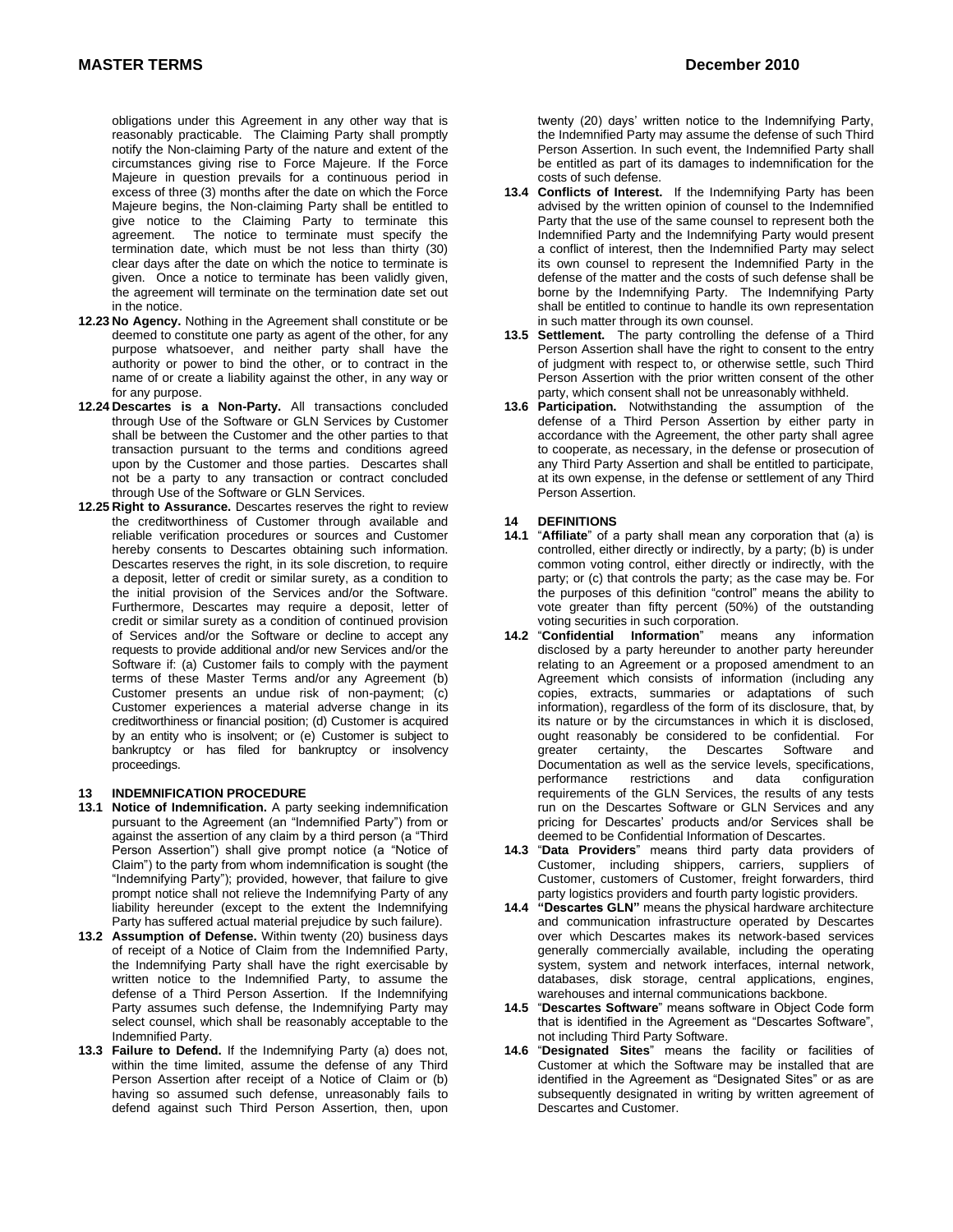- **14.7** "**Disaster Recovery Sites**" means the facility or facilities of Customer at which the Software may be installed for temporary Use as part of Customer's documented disaster recovery procedures, that are identified in the Agreement as "Disaster Recovery Sites" or as are subsequently designated in writing by written agreement of Descartes and Customer.
- **14.8** "**Documentation**" means any end-user instructional or supplementary materials related to the Descartes Software and or GLN Services, in human or machine readable form, that are provided by Descartes to Customer with the Descartes Software, but only to the extent that Descartes, in its sole discretion, makes such materials generally available for commercial distribution.
- **14.9** "**Effective Date**" means the date that the Agreement becomes effective, as identified in the Agreement and, in the absence of a specific effective date being so set out, the date of signature of the Agreement by Descartes.
- **14.10** "**Fees**" means the amounts to be paid by Customer to Descartes pursuant to the Agreement.
- **14.11** "**Indemnification Procedure**" means the procedure set out in section 13 of the Master Terms.
- **14.12** "**Intellectual Property Rights**" means patent and other patent rights (including patent disclosures and applications and patent divisions, continuations, continuations-in-part, reissues, reexaminations, and extensions thereof), copyrights, and other rights in works of authorship (including registered and unregistered copyrights and unpublished works of authorship), trade secrets, and all other forms of Intellectual Property in existence on the Effective Date.
- **14.13** "**License Fees**" means those Fees identified in the Agreement as payable by Customer in respect of any license granted by Descartes thereunder to Software or for Use of the GLN Services.
- **14.14** "**Maintenance Fees**" means those Fees identified in the Agreement as payable in respect of Customer's enrollment in the SMP for Descartes Software.
- **14.15** "**GLN Services**" means those network-based services provided over the Descartes GLN and identified as "GLN Services" in the Agreement.
- **14.16** "**Object Code**" means computer programs assembled or compiled in magnetic or electronic binary form, which are readable and usable by machines, but not generally readable by humans without reverse-assembly, reversecompiling, or reverse engineering.
- **14.17** "**Passcodes**" means login identifications and passwords that are required to input by the Customer or a Permitted User to access the Software or GLN Services.
- **14.18** "**Permitted Use**" means Use for internal business in accordance with and subject to the Scope of Use and Documentation. Except as expressly provided the Agreement, "Permitted Use" does not include redistribution, remarketing, loaning, renting, sublicensing or otherwise making any Software or GLN Services available or accessible to any third party.
- **14.19** "**Permitted User**" means those individuals or classes of individuals identified in an Agreement whom Customer may authorize to Use the Software or GLN Service.
- **14.20** "**Professional Services**" means those services that Descartes has expressly agreed in the Agreement to provide to Customer, which may include consulting services, training services or implementation services and Software Maintenance Services, but which shall not include GLN Services.
- **14.21** "**Scope of Use**" means the scope for which the Software or GLN Services can be Used, including restrictions on such Use, as identified in the Agreement.
- **14.22** "**Services**" means Professional Services and/or GLN Services.
- **14.23** "**Software**" means both the Descartes Software and Third Party Software, including applicable Documentation.
- **14.24** "**Software Maintenance Program**" or "**SMP**" means the support and maintenance services, terms and conditions for the Descartes Software, as described in an Appendix to the Agreement.
- **14.25** "**Software Maintenance Services**" means the services provided by Descartes pursuant to the Software Maintenance Program.
- **14.26** "**Subscription Fees**" means recurring, periodic Fees payable by Customer for access to the GLN Services, as identified in the Agreement.
- **14.27** "**Term**" shall mean the period of time commencing on the Effective Date for which the Agreement is to be in force, as identified in the Agreement.
- **14.28** "**Third Party Licensors**" means those third parties who have granted to Descartes the right to sublicense certain rights in and to the Third Party Software.
- **14.29** "**Third Party Software**" means the software and data of a party other than Descartes that is provided in Object Code form and that is identified in the Agreement as "Third Party Software".
- **14.30** "**Third Party Software Terms**" means a Third Party Licensor's terms and conditions for Use of Third Party Software or, in the absence of the Third Party Licensor providing such terms and conditions, the terms and conditions attached as Appendix "A" to the Master Terms. "**Use**" means to load, execute, employ, utilize, store or

display. Use is deemed to occur where any such process occurs or at any computer terminal or workstation that initiates or is activated by any such process.